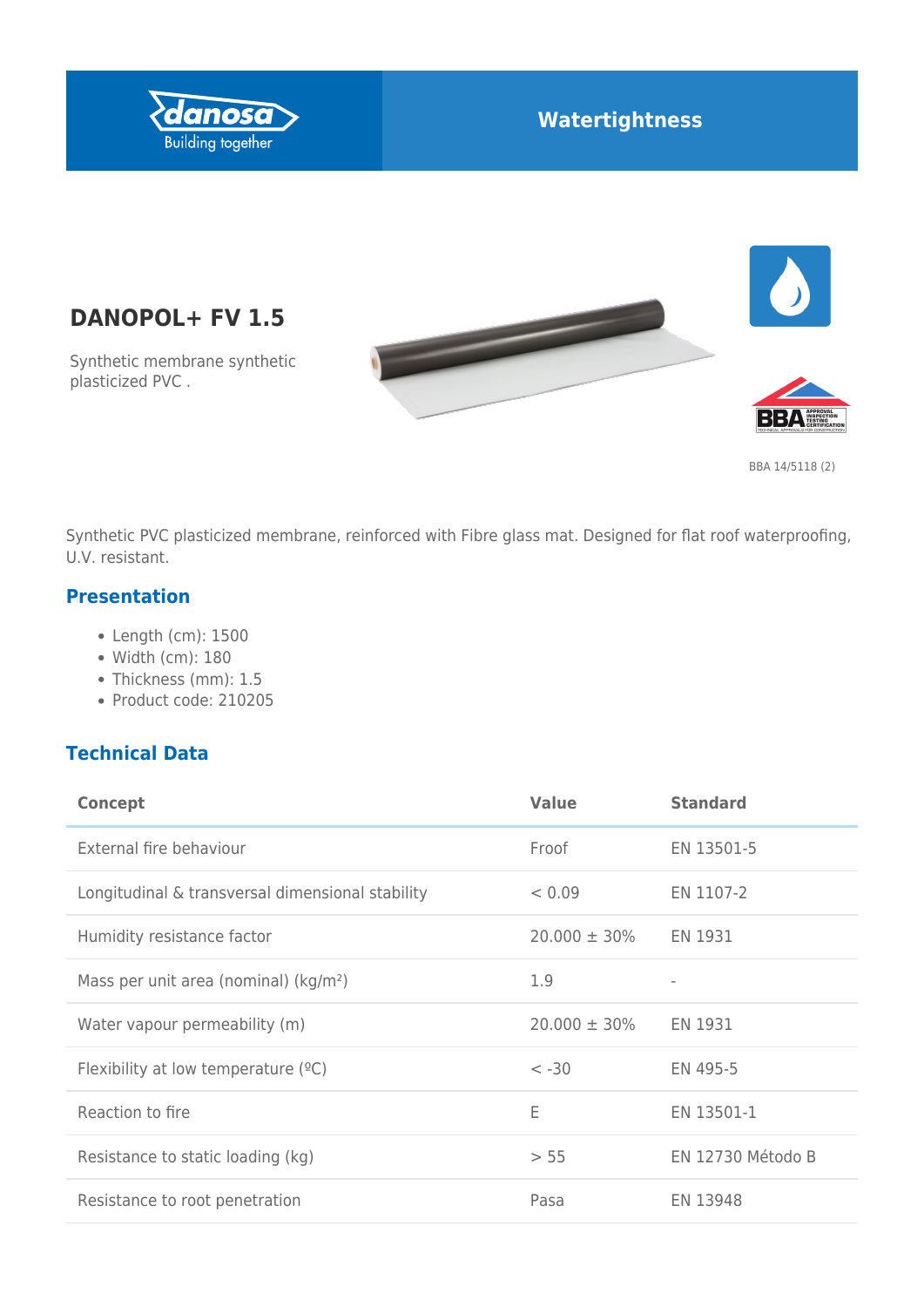| <b>Concept</b>                                                   | <b>Value</b> | <b>Standard</b>          |
|------------------------------------------------------------------|--------------|--------------------------|
| Longitudinal & transversal tensile strength (N/5cm)              | > 750        | EN 12311-2 Método A      |
| Longitudinal & transversal tensile strength (N/mm <sup>2</sup> ) | >10.3        |                          |
| Longitudinal resistance to tearing (nail shank) (N)              | >150         | $\overline{\phantom{0}}$ |
| Transversal resistance to tearing (nail shank) (N)               | >150         |                          |
| Overlaps resistance (Shear of overlaps) (N/50mm)                 | >600         | EN 12317-2               |
| Overlaps resistance (Peeling of overlap) (N/50mm)                | > 250        | EN 12316-2               |
| Hazardous substances                                             | <b>PND</b>   |                          |

## **Addtitional Technical Data**

| <b>Concept</b>                                    | <b>Value</b>       | <b>Standard</b>                           |
|---------------------------------------------------|--------------------|-------------------------------------------|
| Visible defects                                   | Pasa               | EN 1850-2                                 |
| Nominal minimum thickness                         | $1.5(-5\%; +10\%)$ | EN 1849-2                                 |
| Mass (kg/m <sup>2</sup> ) $\sim$ Standard         | EN 1849-2          |                                           |
| Mass $(kg/m2)$                                    | $1,9(-5\%; +10\%)$ | $\overline{\phantom{a}}$                  |
| Loss of elongation at break (UV 5000 h)           | < 10 < 10          | EN 1297, EN 12311-2EN 1297,<br>EN 12311-2 |
| Loss of plasticizers (mass change at 30 days) (%) | < 4.5              | <b>EN ISO 177</b>                         |
| Flatness (mm)                                     | < 10               | EN 1848-2                                 |
| Straightness (mm)                                 | < 50               | EN 1848-2                                 |
| Hail resistance (soft Support) (m/s)              | 50                 | $\overline{\phantom{a}}$                  |
| Hail resistance (hard support) (m/s)              | 28                 | EN 13583-2012                             |
| Resistance to static punching (N)                 | >1200              | UNE 104416 (b)                            |

# **Environmental Information**

| Concept                                         |            | <b>Value Standard</b>    |
|-------------------------------------------------|------------|--------------------------|
| Recycled content afterword the consumer (%) NDP |            | $\overline{\phantom{a}}$ |
| Recycled content before the consumer (%)        | <b>NDP</b> | $\overline{\phantom{a}}$ |
| Manufactured in                                 | Fontanar - |                          |